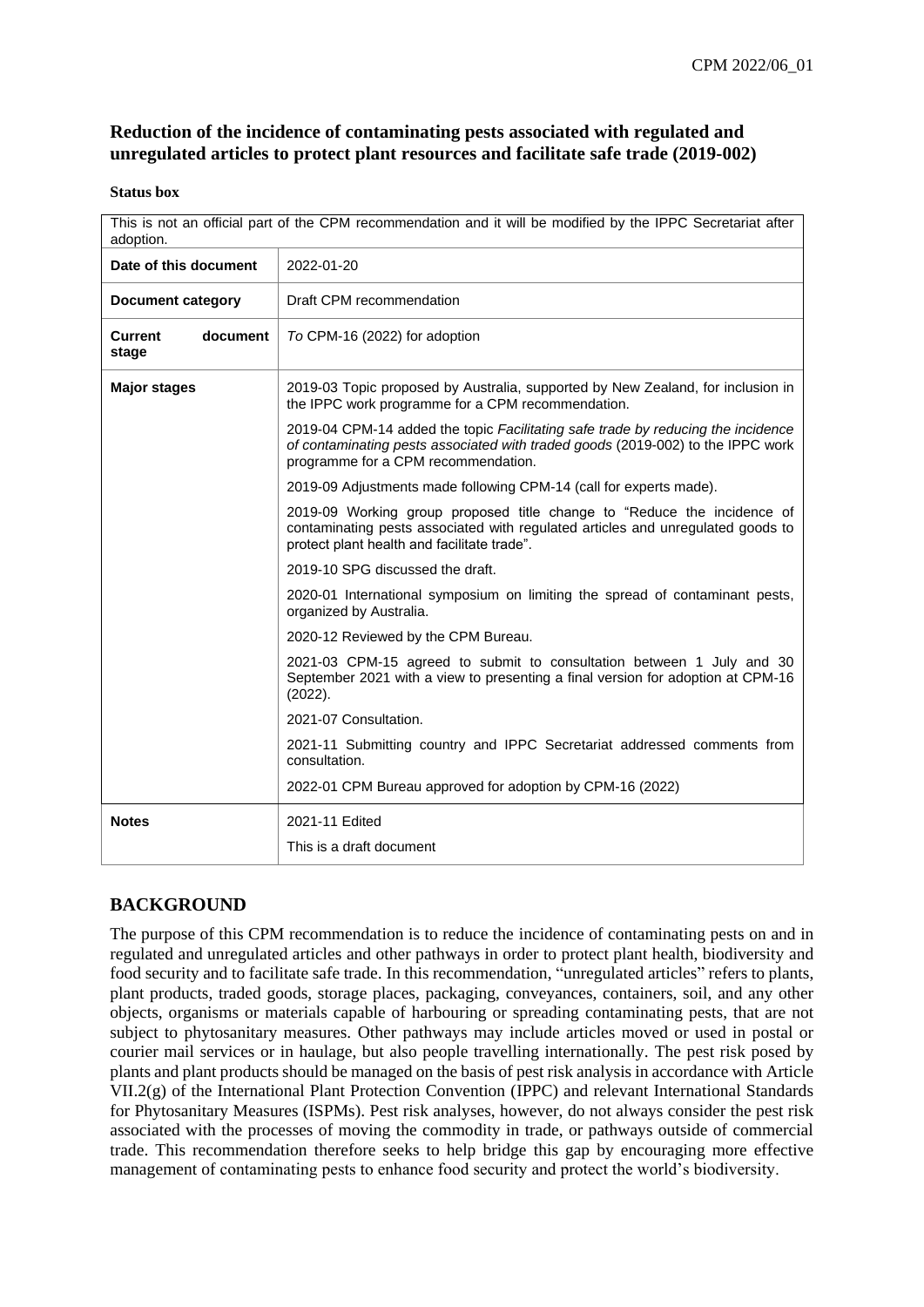This recommendation provides a basis for further work to support implementation of the IPPC Strategic Framework 2020–2030 and encourages national plant protection organizations (NPPOs), regional plant protection organizations (RPPOs), and importing and exporting industries to work together to raise awareness of the pest risk associated with the international movement of all goods and people, and identify and promote the adoption of good practices that minimize the introduction and spread of contaminating pests. 1

Contracting parties, through the Commission on Phytosanitary Measures (CPM), have recognized the risks posed by contaminating pests carried by commodities that are not plant or plant products, as well as the pest risk associated with conveyances, containers and other pathways. This has led to the adoption of ISPM 41 (*International movement of used vehicles, machinery and equipment*) and to actions that reduce the incidence of contaminating pests on and in sea containers through the work of the Sea Container Task Force and the adoption of the CPM recommendation on *Sea containers* (R-06). However, awareness of the scope of the IPPC, and the risks that contaminating pests associated with regulated and unregulated articles pose to global plant health, remains low.

The IPPC aims to protect global plant resources and facilitate safe trade. It does this by facilitating cooperation and agreement between contracting parties on practices that minimize the risk of the introduction and spread of plant pests. Contracting parties work to develop and maintain the capacity to implement harmonized phytosanitary measures to prevent pest introduction and spread, and minimize the impacts of pests on food security, trade, economic growth, biodiversity and the environment.

### **ADDRESSED TO**

1

Contracting parties, NPPOs, RPPOs and relevant industries involved in international trade, including exporters, importers, manufacturers, the processing industry and logistics operators.

#### **RECOMMENDATIONS**

The IPPC provides for the management of the pest risk associated with both regulated and unregulated articles capable of harbouring or spreading contaminating pests, in addition to those that may infest plants and plant products, particularly where international transportation is involved (Article I.4 of the IPPC).

The Commission therefore encourages contracting parties to take the necessary actions, based on sufficient scientific evidence, to minimize the introduction and spread of contaminating pests via both regulated and unregulated articles and other pathways. The Commission *encourages* contracting parties to:

- (a) *raise* awareness with governments, particularly departments for trade, foreign affairs and diplomatic missions, and with transport and other relevant industries of the risks and impacts of pests moving internationally as contaminating pests on or in regulated and unregulated articles as well as by other pathways;
- (b) *promote* the benefits, in terms of facilitating safer trade, of preventing regulated and unregulated articles including items that carry or accompany them from becoming contaminated with pests or material that may pose a pest risk such as soil and plant material;
- (c) *gather* scientific information on the risks of contaminating pests moving in trade and other pathways;
- (d) *conduct* pest risk analyses and pathway analyses, based on scientific information and in consultation with various stakeholders, to identify and then communicate risk-based phytosanitary measures to reduce the pest risk relating to contaminating pests; and communicate

<sup>1</sup> IPPC Strategic Framework 2020–2030: IPPC Secretariat. 2021. *Strategic framework for the International Plant Protection Convention (IPPC) 2020–2030*. Rome, IPPC Secretariat, FAO. 28 pp.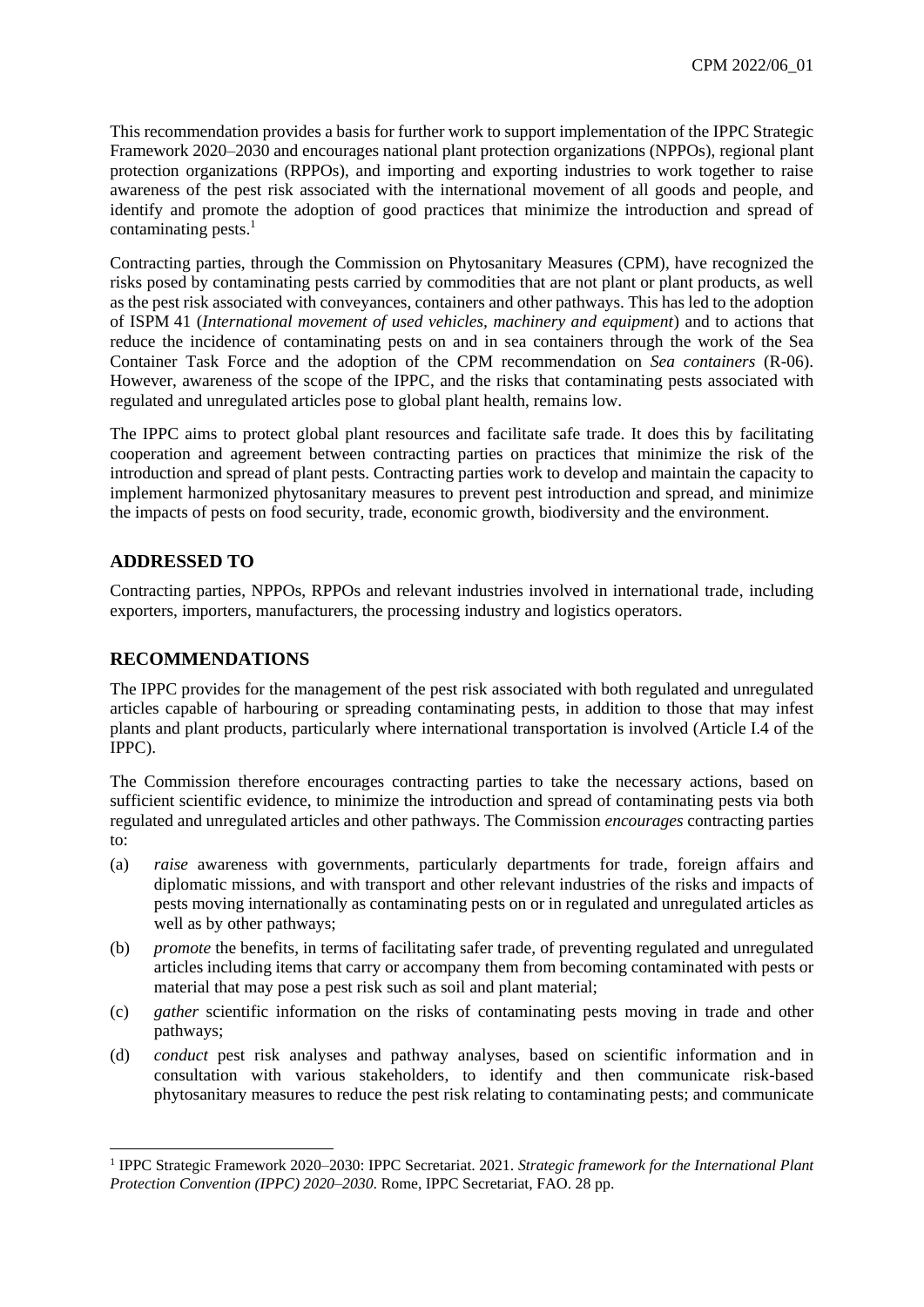the potential regulatory and/or business consequences of non-compliance, pest interceptions or other evidence of pest contamination;

- (e) *record* and *share* information about the experiences (including interceptions and detections), case studies and effective measures implemented by contracting parties in order to prevent the introduction and spread of contaminating pests;
- (f) *establish* appropriate regulatory tools to enable NPPOs to manage the pest risk associated with regulated and unregulated articles being imported and exported that may harbour plant or environmental pests regulated by the importing country;
- (g) *build* capacity to detect and manage contaminating pests, and share tools and technologies to support this;
- (h) *collaborate* with importing and exporting industries, logistics operators and other stakeholders to develop commercial practices that reduce the risk of introducing and spreading contaminating pests and therefore, reduce the associated regulatory consequences on their businesses;
- (i) *exchange* information with relevant international organizations through NPPOs, RPPO secretariats and the IPPC Secretariat about the risk of contaminating pests and effective mitigation measures.

#### **RECOMMENDATION(S) SUPERSEDED BY THE ABOVE**

None.